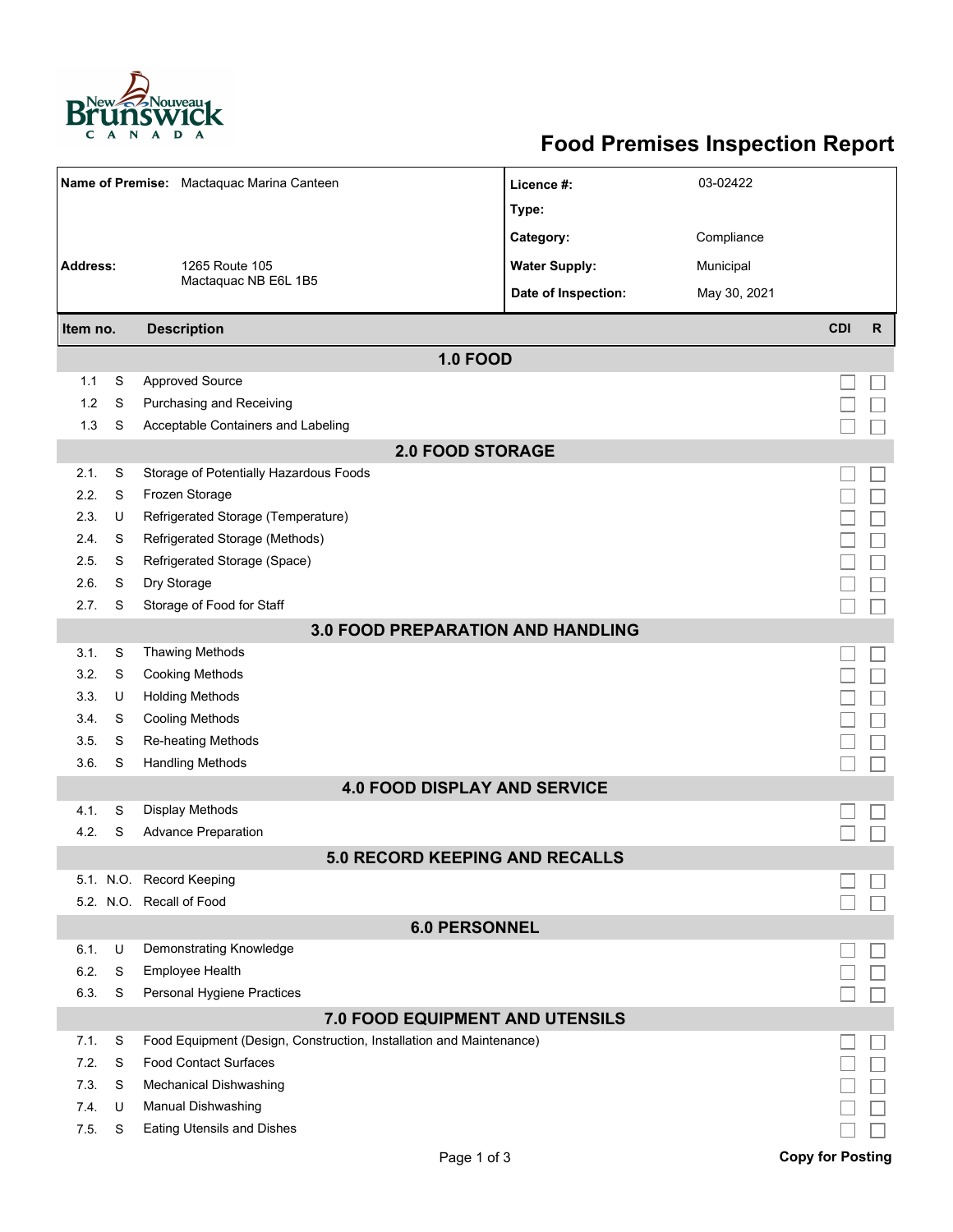

## **Food Premises Inspection Report**

|                                    |   | <b>Name of Premise:</b> | Mactaquac Marina Canteen                                                                                                                                                                                                                                                                                                                                                                                                                                                                       | Licence #: | 03-02422            |  |  |  |  |
|------------------------------------|---|-------------------------|------------------------------------------------------------------------------------------------------------------------------------------------------------------------------------------------------------------------------------------------------------------------------------------------------------------------------------------------------------------------------------------------------------------------------------------------------------------------------------------------|------------|---------------------|--|--|--|--|
| <b>8.0 CLEANING AND SANITIZING</b> |   |                         |                                                                                                                                                                                                                                                                                                                                                                                                                                                                                                |            |                     |  |  |  |  |
| 8.1.                               | U |                         | <b>Cleaning and Sanitizing</b>                                                                                                                                                                                                                                                                                                                                                                                                                                                                 |            |                     |  |  |  |  |
| 8.2.                               | U |                         | Detergents and Chemical Use and Storage                                                                                                                                                                                                                                                                                                                                                                                                                                                        |            | ∨                   |  |  |  |  |
|                                    |   |                         | <b>9.0 SANITARY FACILITIES</b>                                                                                                                                                                                                                                                                                                                                                                                                                                                                 |            |                     |  |  |  |  |
| 9.1.                               | U | Washroom(s)             |                                                                                                                                                                                                                                                                                                                                                                                                                                                                                                |            |                     |  |  |  |  |
| 9.2.                               | U |                         | Hand Washing Station(s)                                                                                                                                                                                                                                                                                                                                                                                                                                                                        |            |                     |  |  |  |  |
|                                    |   |                         | 10.0 FLOORS, WALLS AND CEILINGS                                                                                                                                                                                                                                                                                                                                                                                                                                                                |            |                     |  |  |  |  |
| 10.1.                              | S |                         | Floors (Construction and Maintenance)                                                                                                                                                                                                                                                                                                                                                                                                                                                          |            |                     |  |  |  |  |
| 10.2.                              | S |                         | Walls (Construction and Maintenance)                                                                                                                                                                                                                                                                                                                                                                                                                                                           |            |                     |  |  |  |  |
| 10.3.                              | S |                         | Ceilings (Constructions and Maintenance)                                                                                                                                                                                                                                                                                                                                                                                                                                                       |            |                     |  |  |  |  |
|                                    |   |                         | 11.0 WATER SUPPLY AND WASTE DISPOSAL                                                                                                                                                                                                                                                                                                                                                                                                                                                           |            |                     |  |  |  |  |
| 11.1.                              | S |                         | Water (Quality and Quantity)                                                                                                                                                                                                                                                                                                                                                                                                                                                                   |            |                     |  |  |  |  |
| 11.2.                              | S |                         | Sewage Disposal                                                                                                                                                                                                                                                                                                                                                                                                                                                                                |            |                     |  |  |  |  |
| 11.3.                              | S |                         | Solid Waste Handling                                                                                                                                                                                                                                                                                                                                                                                                                                                                           |            |                     |  |  |  |  |
|                                    |   |                         | <b>12.0 LIGHTING AND VENTILATION</b>                                                                                                                                                                                                                                                                                                                                                                                                                                                           |            |                     |  |  |  |  |
| 12.1.                              | S | Lighting                |                                                                                                                                                                                                                                                                                                                                                                                                                                                                                                |            |                     |  |  |  |  |
| 12.2.                              | U | Ventilation             |                                                                                                                                                                                                                                                                                                                                                                                                                                                                                                |            |                     |  |  |  |  |
|                                    |   |                         | <b>13.0 GENERAL</b>                                                                                                                                                                                                                                                                                                                                                                                                                                                                            |            |                     |  |  |  |  |
| 13.1.                              | S | Licence                 |                                                                                                                                                                                                                                                                                                                                                                                                                                                                                                |            |                     |  |  |  |  |
| 13.2.                              | U |                         | <b>Rodent and Insect Control</b>                                                                                                                                                                                                                                                                                                                                                                                                                                                               |            |                     |  |  |  |  |
| 13.3.                              | S |                         | Other Infractions/Hazards                                                                                                                                                                                                                                                                                                                                                                                                                                                                      |            |                     |  |  |  |  |
|                                    |   |                         | N.O. - Not Observed; S - Satisfactory ; U - Unsatisfactory MI - Minor infraction; MA - Major infraction; CR - Critical infraction, CDI - Corrected During<br>Inspection, R - Repeated infraction                                                                                                                                                                                                                                                                                               |            |                     |  |  |  |  |
|                                    |   |                         | <b>OBSERVATIONS AND CORRECTIVE ACTIONS</b>                                                                                                                                                                                                                                                                                                                                                                                                                                                     |            |                     |  |  |  |  |
| Item                               |   | MI /MA/ CR              | Remarks                                                                                                                                                                                                                                                                                                                                                                                                                                                                                        |            | Date for correction |  |  |  |  |
| 12.2.                              |   | MI                      | Effective ventilation shall be provided to areas of the premises that are subject to the generation or<br>accumulation of odours, fumes, steam, vapors, smoke or excessive heat                                                                                                                                                                                                                                                                                                                |            | June 6, 2021        |  |  |  |  |
|                                    |   |                         | Comment: Ventilation system was not running at time of inspection. Staff turned syste                                                                                                                                                                                                                                                                                                                                                                                                          |            |                     |  |  |  |  |
| 13.2.                              |   | <b>MA</b>               | There shall not be any signs of insects and/or rodents                                                                                                                                                                                                                                                                                                                                                                                                                                         |            | June 6, 2021        |  |  |  |  |
|                                    |   |                         | Comment: Rodent droppings were present around wall edges of store room. Clean and                                                                                                                                                                                                                                                                                                                                                                                                              |            |                     |  |  |  |  |
| 2.3.                               |   | MI                      | Temperatures shall be recorded at least 2 times daily at acceptable intervals during operation and logs<br>shall be easily accessible for review by inspectors                                                                                                                                                                                                                                                                                                                                 |            | June 6, 2021        |  |  |  |  |
|                                    |   |                         | Comment: Ensure refrigerator temperatures are checked and logged at least twice daily.                                                                                                                                                                                                                                                                                                                                                                                                         |            |                     |  |  |  |  |
| 3.3.                               |   | МA                      | Hot holding temperatures shall be checked regularly and recorded once during every 4 hours of<br>operation (once food is placed in unit) and logs shall be available for inspector review                                                                                                                                                                                                                                                                                                      |            | June 6, 2021        |  |  |  |  |
|                                    |   |                         | Comment: Check and log hot holding temperatures at least once every four hours.                                                                                                                                                                                                                                                                                                                                                                                                                |            |                     |  |  |  |  |
| 6.1.                               |   | МA                      | A licensee who operates a not-for-profit community placement residential facility shall ensure that at<br>least one employee of the facility holds a certificate confirming his or her successful completion of a<br>food handling program as described in Section 39(3) of the Food Premises Regulation and any<br>person preparing food in the facility either holds such certificate, or has been adequately trained in<br>food handling procedures by a person who holds such certificate. |            | June 6, 2021        |  |  |  |  |
|                                    |   |                         | Comment: Provide proof of registration for food safety courses for staff by reinspection                                                                                                                                                                                                                                                                                                                                                                                                       |            |                     |  |  |  |  |
| 7.4.                               |   | МA                      | Dishes/utensils shall be washed, rinsed, sanitized and air dried                                                                                                                                                                                                                                                                                                                                                                                                                               |            |                     |  |  |  |  |